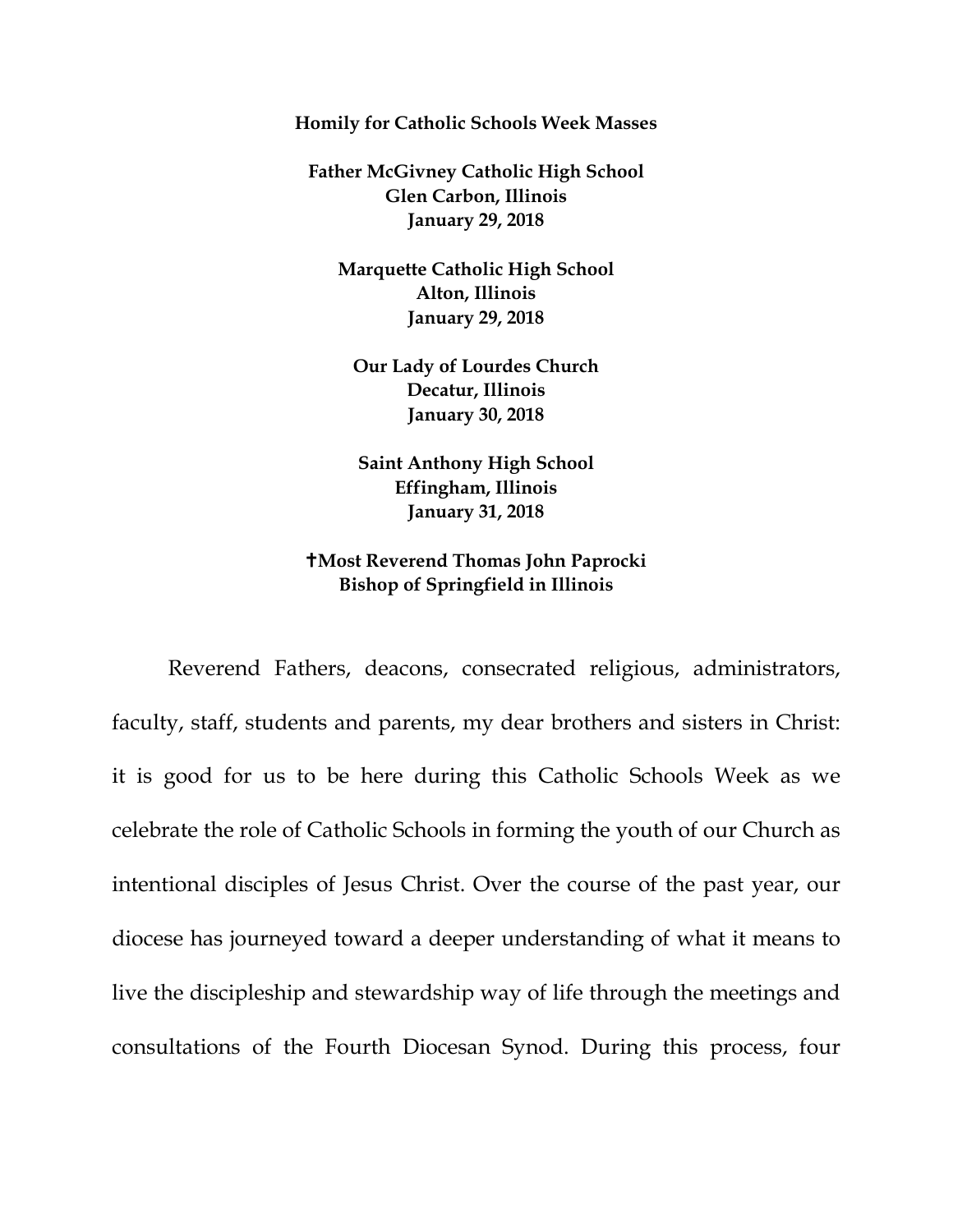aspects of the life of the Church emerged as central pillars of discipleship and stewardship, namely: Hospitality, Prayer, Formation and Service.

With these four pillars of stewardship and discipleship in mind, I immediately saw the connection to this year's theme for Catholic Schools Week: To Learn, Serve, Lead and Succeed. While each part of this theme does not line up exactly with one of the four pillars, I think that they do encompass the spirit of what the members of the synod felt was at the core of being a disciple of our Lord. As such, in order that we might more fully understand the connection of Catholic Schools to forming young disciples of Christ, it is important for us to look at each part of the theme for Catholic Schools Week in this context.

First: To Learn – It should not come as a surprise to any of us that the first of the four values proposed for this week that honors Catholic education would be learning. Since the earliest days of the faith-based education provided by the Church, learning has been at the center of the mission of Catholic Schools. However, I would ask all of you to see this not simply as learning the arts and sciences, but, more importantly, learning how to follow Jesus in your daily lives. If we do this, it is no longer about learning for the sake of knowledge alone; learning becomes central to what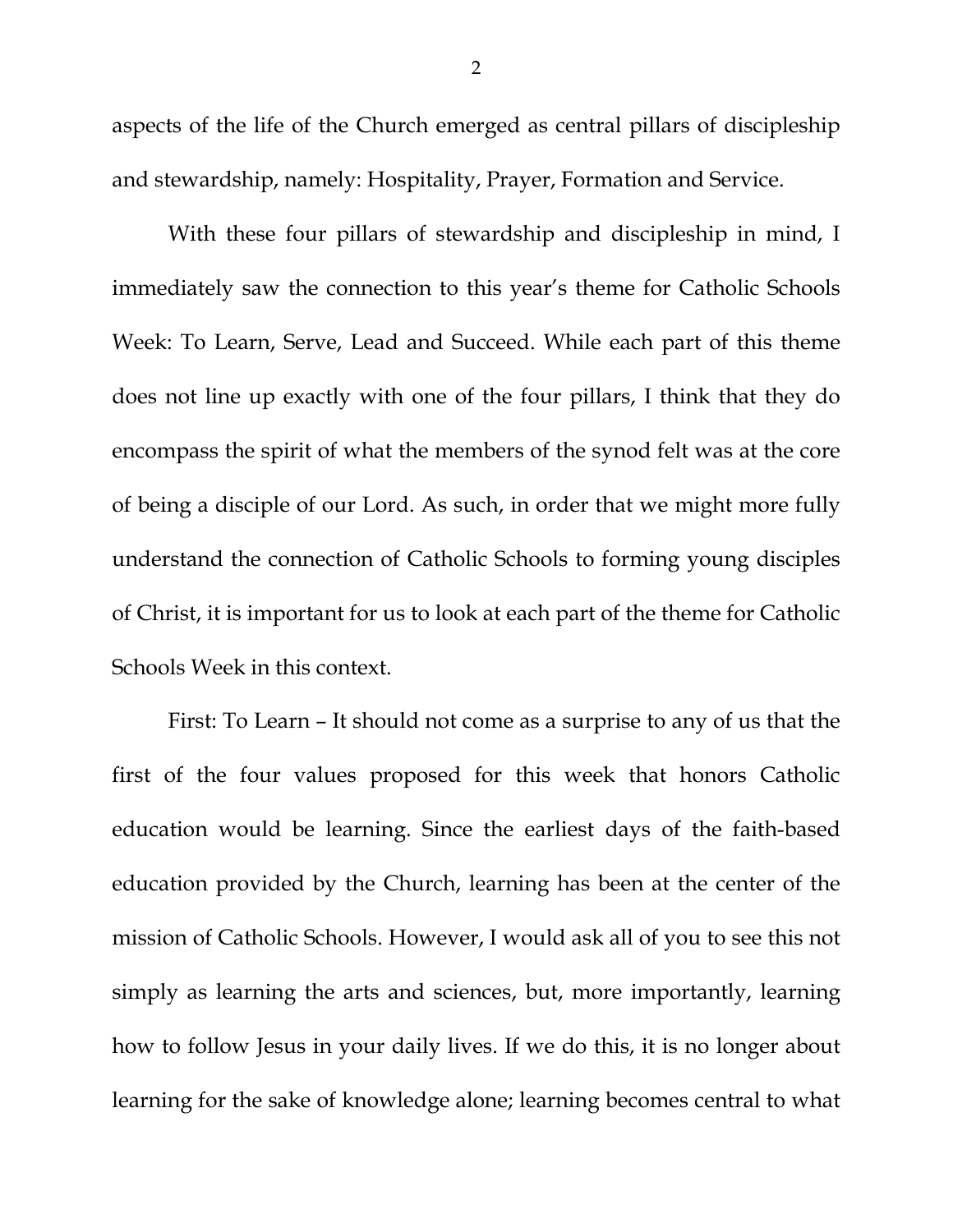we refer to as formation, the process of coming to follow our Lord more closely by getting to know Him more intimately through the scriptures and through the Tradition of our Catholic Faith.

Second: To Serve – Once we have begun to learn who our Lord is and what it means to follow Him as His disciple, it is only natural that we should see the importance of loving others as Christ loves them. One of the key ways that we show the love of Christ to our neighbors is through service, particularly to those in need by showing charity and justice. Pope Benedict XVI addressed this very point in his Encyclical Letter entitled *Deus Caritas Est*, Latin for "God is Love." In this profound text, he looks at the love that God has for us and therefore the love that we must share with our neighbors. In the opening lines of the second part of the encyclical, Benedict XVI writes that: *Love is therefore the service that the Church carries out in order to attend constantly to man's sufferings and his needs, including material needs.[1](#page-4-0)* In these words, our Holy Father points us to the reality that the sort of service to others that is central to our lives as Christ's disciples is rooted in love for our neighbor, who is made in the image of God.

Third: To Lead – On a superficial level, the thought of leading can seem simple, but we must remember that if we are to look at leadership

3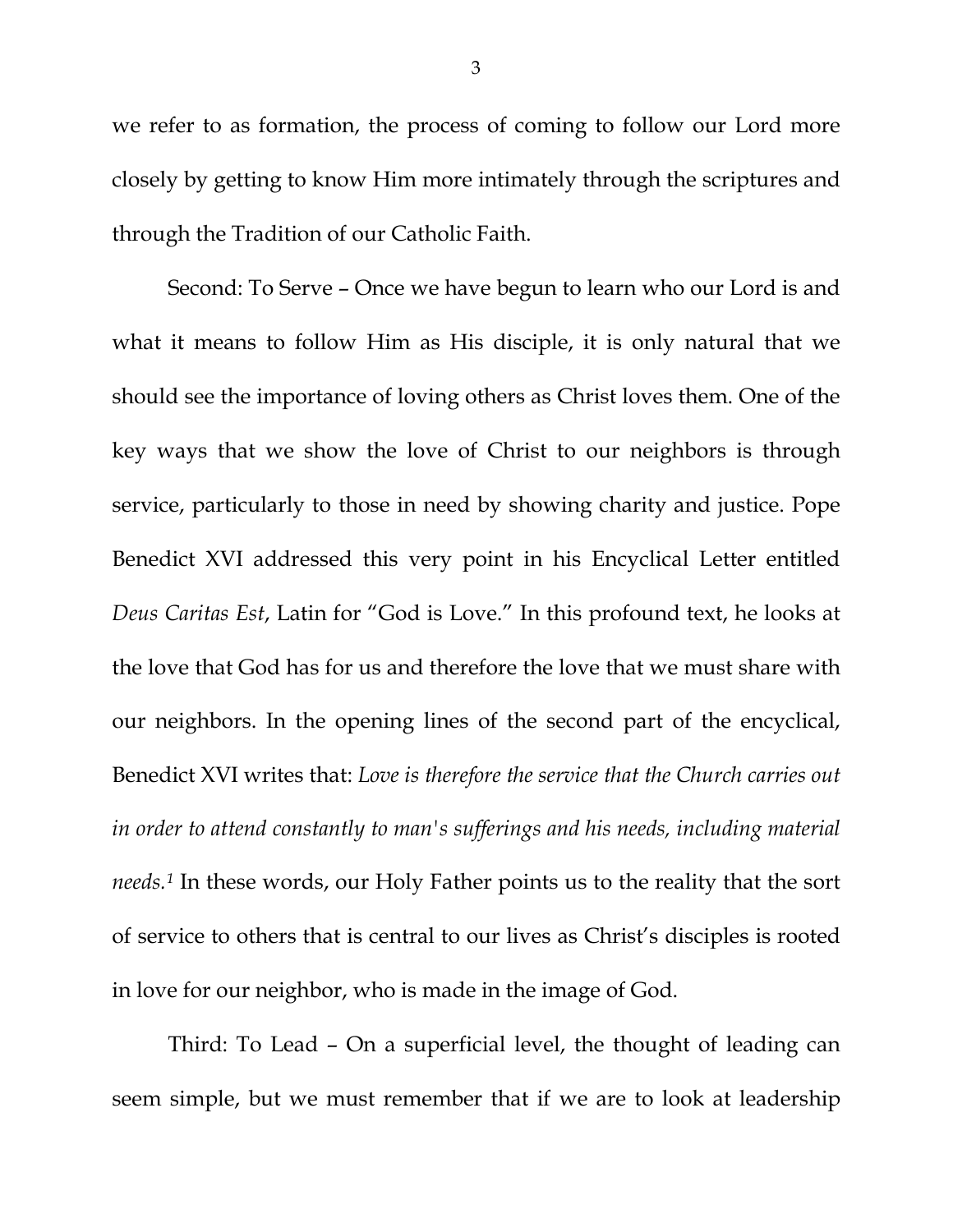through the lens of Catholic Education, we must delve more deeply than simply leading in a secular way. We must examine what it means to be a leader who is a disciple of Jesus Christ. If we look at leadership in this light, we must recognize that the goal of our leadership is to bring the people around us to have a deeper relationship with Him. In this way, a parallel between leadership and the sort of hospitality examined by the synod becomes quite apparent.

Fourth: To Succeed – While this aspect of the theme for Catholic Schools week cannot be directly linked to one of the four pillars of discipleship and stewardship, it is in a sense tied to all of them, for ultimately it is the goal of what happens when we live as Christ's disciples and good stewards of the many gifts and talents He has given us. Therefore, let us not look at success as simply doing well in classes or being good at sports or other extracurricular activities. Rather, let us look at it as what happens when we seek to build up the kingdom of God on earth through learning, service and leadership that are rooted in our striving to follow Christ as His disciple. It is then that we will truly have succeeded at what Christ has called each and every one of us to do: to have lived our life for Him. In this way, our fervent desire may be fulfilled that, at the end of